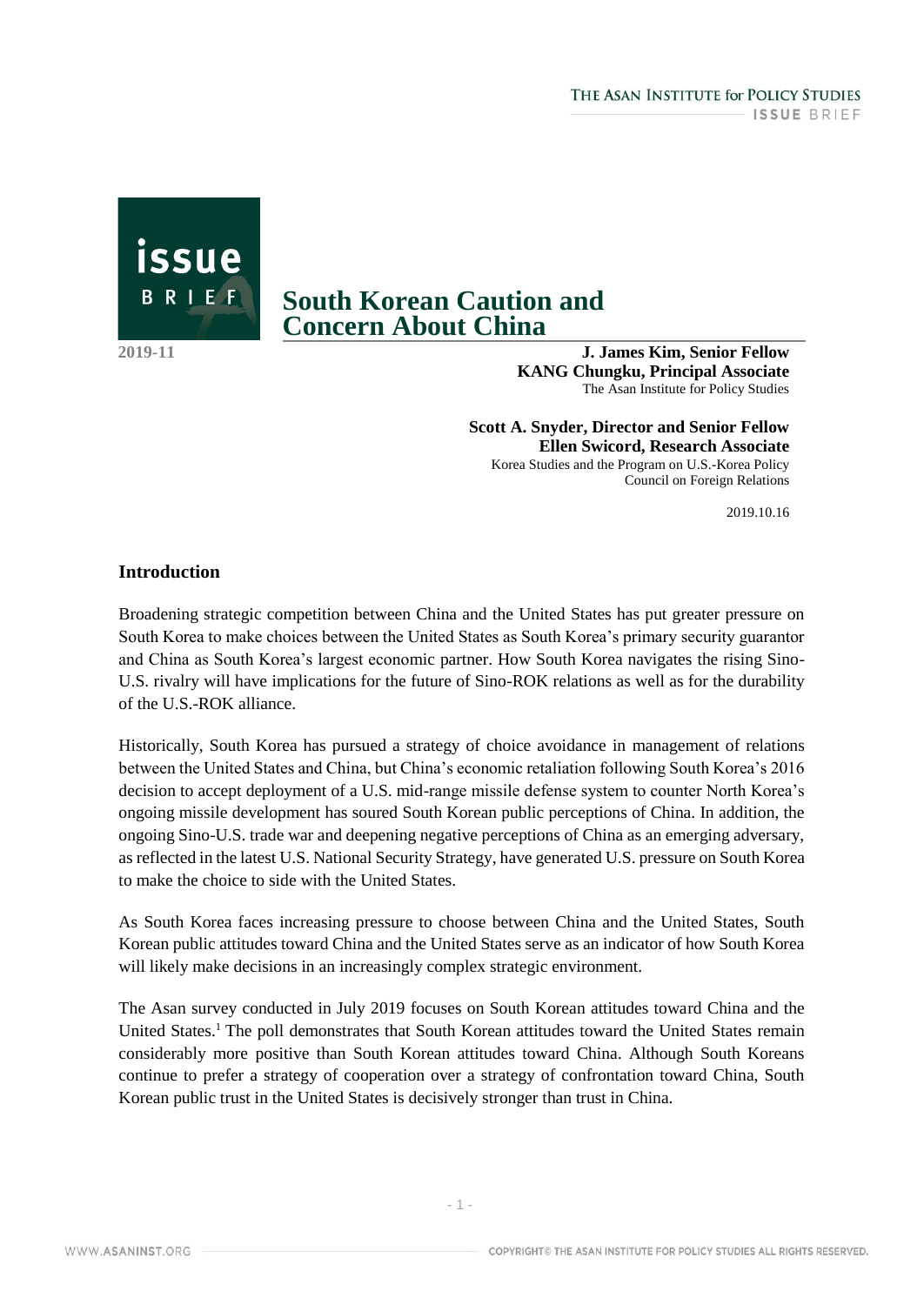# **Favorability**

Despite the South Korean government's unclear position with respect to its relations with China and the United States, the Korean public continues to lean steadfastly toward the United States. The average favorability of China (3.76) lags behind that of the United States (5.99) and North Korea (3.82). It appears that despite many changes in the region, relations between South Korea and its main security and economic partners have remained unchanged. This is also reflected in country favorability trends over time. While we see an uptick in South Korean favorability of North Korea as of 2018, favorability ratings for China remains constant (See Figure 1).

According to the survey results, 51.4% of South Koreans express an "unfavorable" view of China compared to nearly 62.9% for Japan, 47.9% for North Korea, and 15.3% for the United States (See Figure 1). Over the half of South Koreans holds unfavorable views of close neighbors (North Korea, China, and Japan).

The South Korean public holds similar opinions of the leaders of these countries. The survey data shows that South Koreans have a more favorable view of China's President Xi Jinping (3.28) than North Korea's leader Kim Jong-un (2.88) and Japan's Prime Minister Shinzo Abe (1.56), but the U.S. President Donald J. Trump (4.89) is the most favored leader. The average favorability of country leaders was about five points, which can be interpreted as neutral. Unfavorable views of China's President Xi Jinping reached 60 %, higher than that of Kim and lower than that of Abe. Interestingly, Xi's favorability is lower among younger respondents (20s=2.77, 30s=2.89) than older ones  $(50s=3.66, 60+3.61)$ . China's favorability was also higher among older respondents  $(50s=3.84, 60+3.61)$ 60+=4.04) than younger ones  $(20s=3.54, 30s=3.54)$ .



#### **Figure 1. Favorability**<sup>2</sup> (left: %, right: 0~10 point)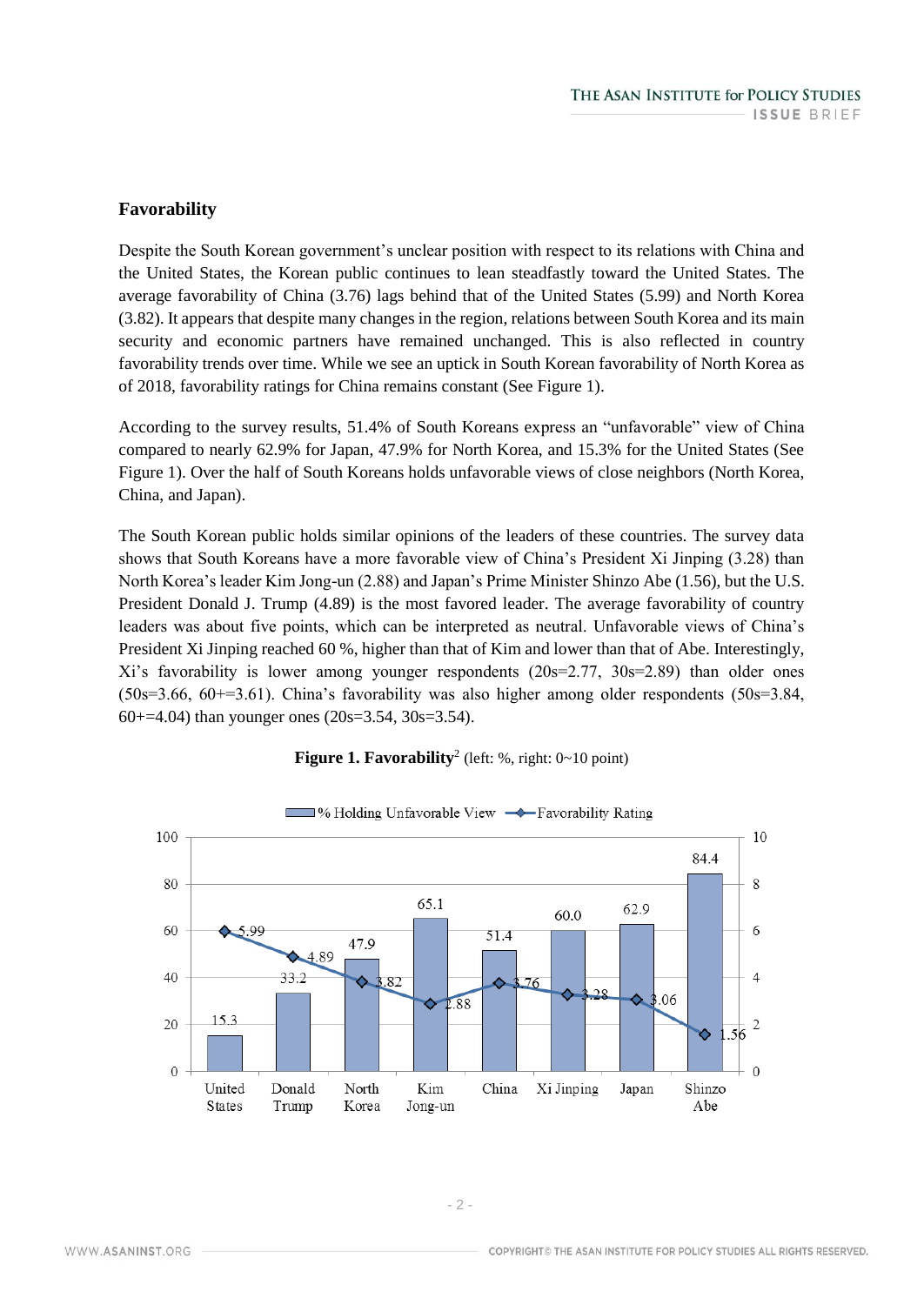# **Power Rivalry Between the United States and China**

China's GDP is projected to overtake that of the United States within the next ten years, and its current military spending, at about \$200 billion (2% of GDP), is second largest in the world, behind the United States.<sup>3</sup> When asked to evaluate which country has a stronger economy or military, the South Korean public saw the United States as having the edge in both economic and military power. 79% of respondents say the United States has a stronger economy than China (8.1%; about equal 12.6%). An even larger majority (85.5%) views the United States as having a stronger military (China 2.8%; about equal 11.5%). Results were consistent across all age groups and political leanings.

|                 |                      | <b>Economy</b>       |                    |            | <b>Total</b> |
|-----------------|----------------------|----------------------|--------------------|------------|--------------|
|                 |                      | <b>United States</b> | <b>About Equal</b> | China      |              |
| <b>Military</b> | <b>United States</b> | 72.2                 | 8.0                | 5.3        | 85.5         |
|                 | <b>About Equal</b>   | 5.7                  | 4.3                | 1.6        | 11.6         |
|                 | China                | 1.1                  | 0.4                | <u>1.3</u> | 2.8          |
| <b>Total</b>    |                      | 79.0                 | 12.7               | 8.2        | 99.9         |

### Table 1. South Korean Views on the Power Rivalry Between the United States and China<sup>4</sup> (%)

The cross-tabulation derived from the two questions shows that 72.2% of respondents see the United States as having both a stronger economy and military (See Table 1). In contrast, only 1.3% sees China as having a stronger economy and military and only 4.3% see the economy and military of the United States and China as about equal.

#### **Impact of Bilateral Relations on National Security**

The South Korean public's assessment of the relative positioning of the United States and China appears to inform their opinions about the impact of bilateral relations on South Korea's national security. When asked about the impact of bilateral relations with neighboring countries, 81.6% of respondents see U.S.-ROK relations as having a positive impact and only 15.2% responded in the negative (See Figure 2). Opinions are more split on Sino-ROK relations (positive 50.5%, negative 45.2%). The public has similar views on North Korea (positive 53%, negative 42.5%). In contrast, the respondents saw Japan-ROK relations as being on net more negative for South Korea (positive 29.3%, negative 66.4%), an apparent result of heightened tensions between South Korea and Japan over historic grievances.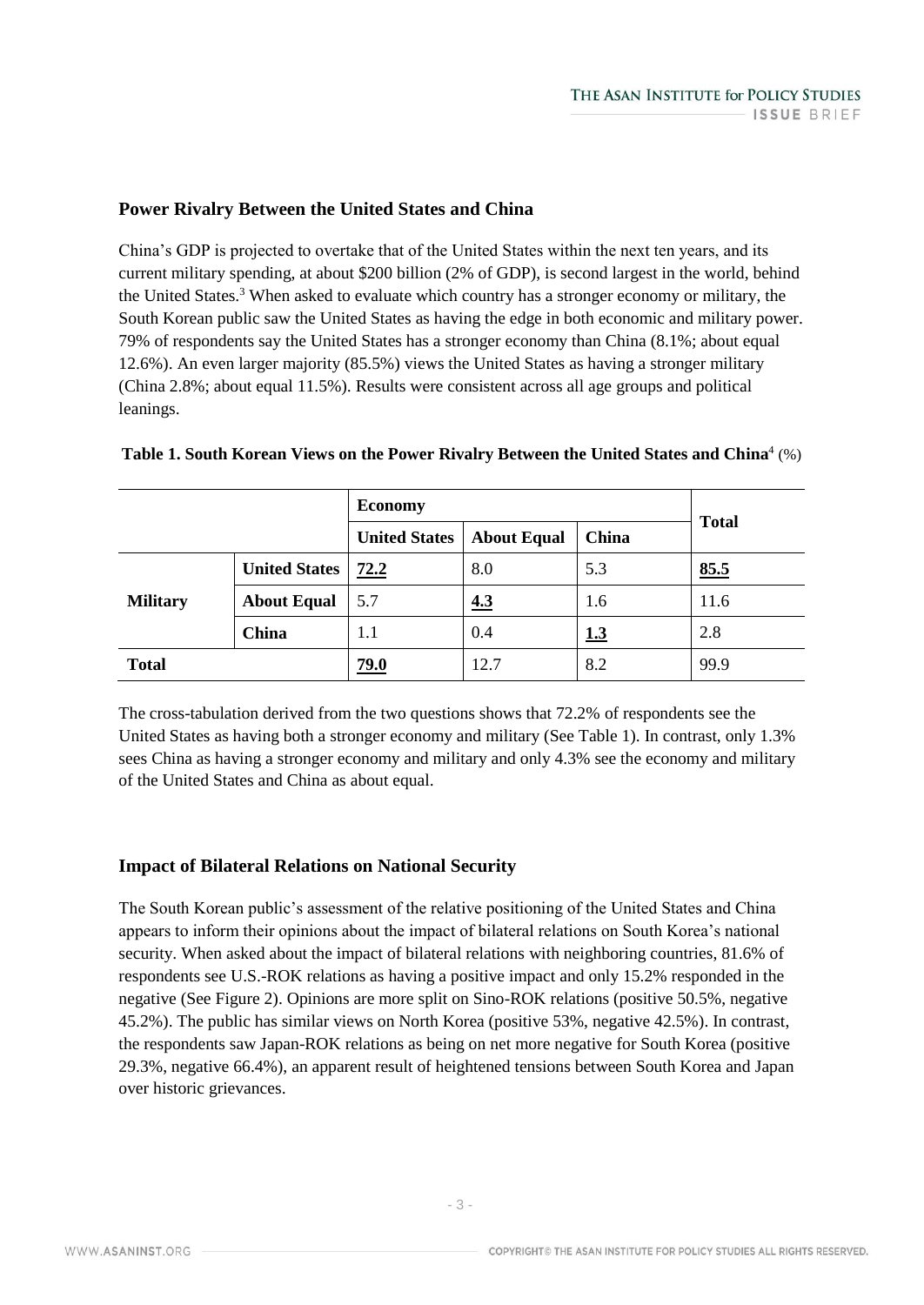

## Figure 2. Influence of Bilateral Relations and South Korean National Security<sup>5</sup> (%)

On Sino-ROK relations, younger respondents appear to hold more negative views (20s=54.8%, 30s=48.2%) than older respondents (50s=42.2%, 60+=43.1%). Survey findings correspond with South Korean views about China and Xi Jinping (See Table 2). Respondents with a more favorable view of China and President Xi hold a more positive view of bilateral relations (favorable view; China 72.5%, Xi 78.1%), while those with a less favorable view of China and Xi are more likely to have a negative view of the overall impact of bilateral relations (unfavorable view; China 61.5%, Xi 58.6%).

|                     |                    | <b>Impact of Bilateral Relations on National Security</b> |                 |                                 |  |
|---------------------|--------------------|-----------------------------------------------------------|-----------------|---------------------------------|--|
| <b>Favorability</b> |                    | <b>Positive</b>                                           | <b>Negative</b> | <b>Test Statistic</b>           |  |
| China               | <b>Unfavorable</b> | 38.5                                                      | 61.5            |                                 |  |
|                     | <b>Neutral</b>     | 67.2                                                      | 32.8            | $x^2 = 88.940, df=2,$<br>p<.001 |  |
|                     | Favorable          | 72.5                                                      | 27.5            |                                 |  |
| Xi Jinping          | <b>Unfavorable</b> | 41.4                                                      | <u>58.6</u>     | $x^2 = 77.542, df=2,$<br>p<.001 |  |
|                     | <b>Neutral</b>     | 66.4                                                      | 33.6            |                                 |  |
|                     | Favorable          | 78.1                                                      | 21.9            |                                 |  |

**Table 2. South Korean Favorability and Bilateral Relations on National Security**<sup>6</sup> (%)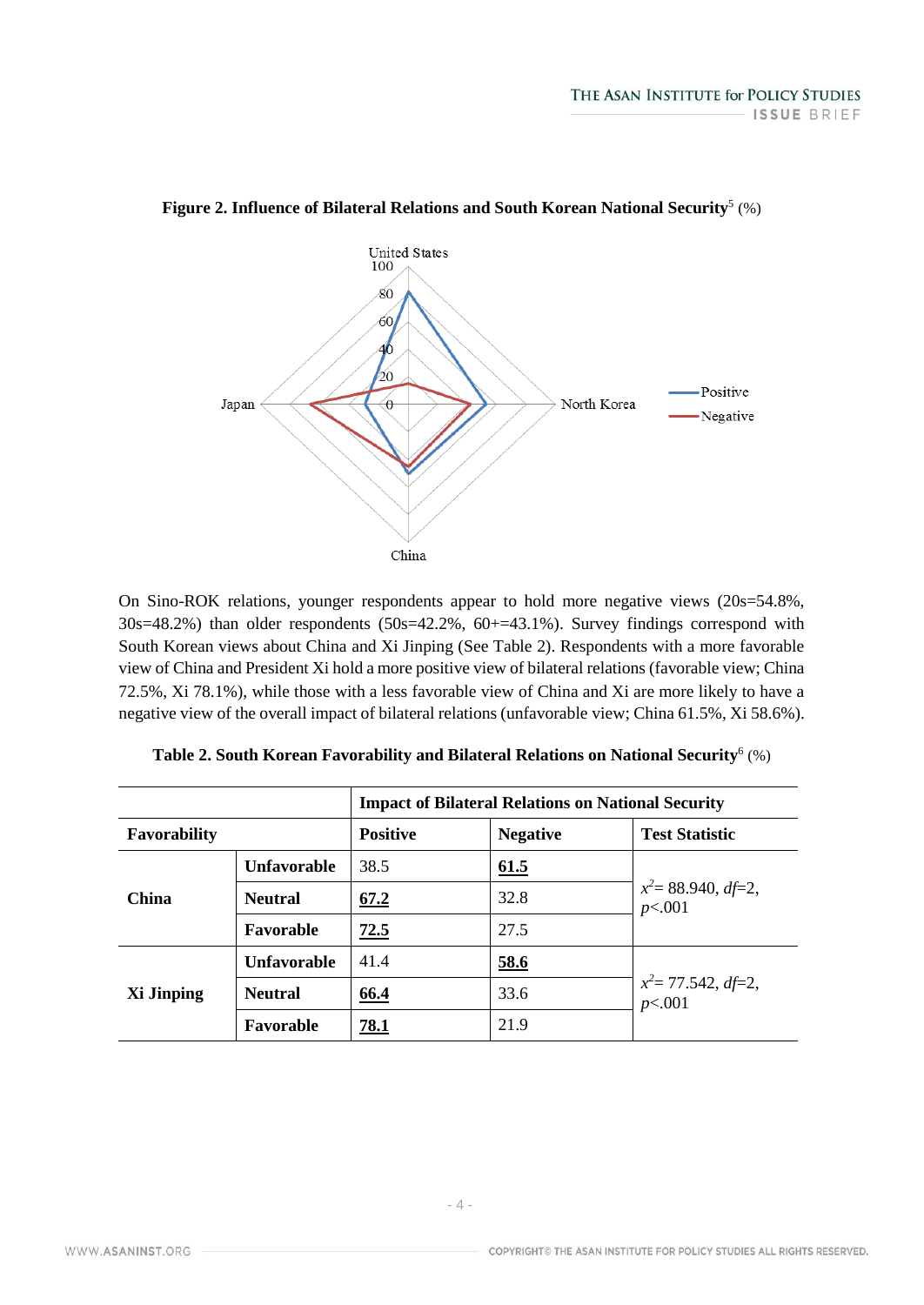# **Trade War**

South Koreans remain concerned by the potential impact of the ongoing trade dispute between the United States and China. Over 75% of respondents think the U.S.-China trade war will negatively impact South Korea's national security (See Table 3). Consistent with their role as the most economically active segments of the overall population, middle-aged and more educated respondents expressed the most pessimism (30s=82.8%, 40s=79.4%, and 50s=75.4%).

|                  |                                    | <b>Positive</b> | <b>Negative</b> |
|------------------|------------------------------------|-----------------|-----------------|
| <b>Total</b>     |                                    | 18.4            | 75.1            |
| Age              | 20s                                | 20.3            | 73.1            |
|                  | 30s                                | 11.0            | 82.8            |
|                  | 40s                                | 15.6            | 79.4            |
|                  | 50s                                | 19.3            | 75.4            |
|                  | $60+$                              | 23.2            | 69.2            |
| <b>Education</b> | Less than middle school            | 30.9            | 54.2            |
|                  | <b>High school graduate</b>        | 19.7            | 75.9            |
|                  | <b>Bachelor's degree or higher</b> | 15.6            | 80.0            |

# **Managing China**

The South Korean public holds a range of views about how best to manage relations with China (See Figure 3). When asked about the best way to deal with China's rise, 51.5% of respondents stated that South Korea should undertake a more amicable approach in its engagement with Beijing. About 40% of respondents believe South Korea should actively work to limit China's rise. In comparison, when asked what they thought the United States should do about China, 44.1% of respondents say the United States should take a softer approach in managing China's rise and 46.4% say the United States should actively work to limit the growth of China's power.

South Koreans appear split over how the United States should handle strategic competition with China, but a majority prefers that South Korea avoid direct confrontation with China. Responses were noticeably different across generations, with younger South Koreans preferring greater checks and balances against China (South Korea 20s=52.3%, 30s=49.1%; United States 20s=59.2%, 30s=55.7%) than older respondents.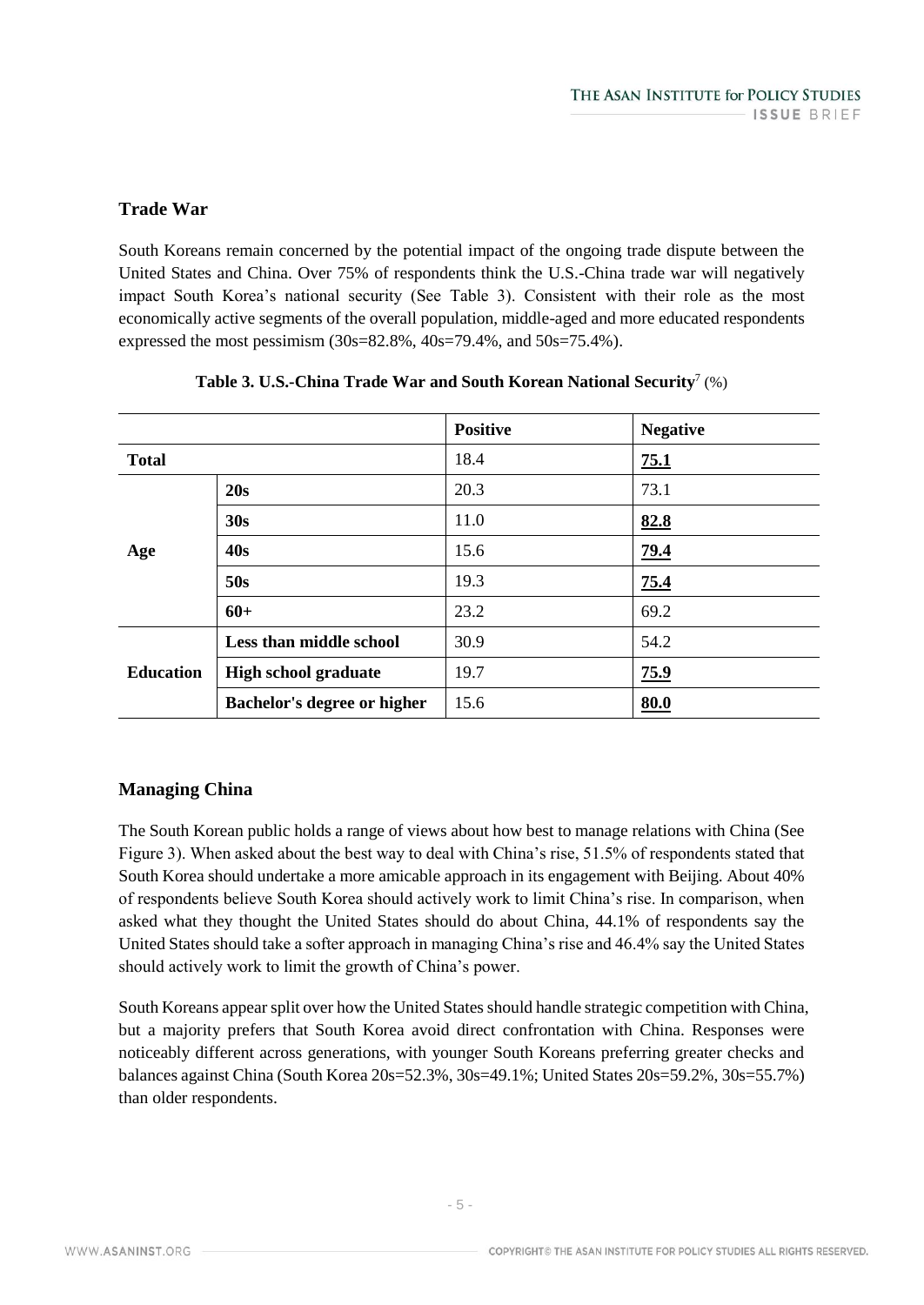

### Figure 3. Managing the Rise of China<sup>8</sup> (%)

# **Future Partner**

South Korean views of China and the United States have evolved over the past several years. According to the survey data, less than 14% of South Koreans perceive China as a reliable future partner (See Figure 4). In comparison, 77.9% of respondents state that they see the United States as a reliable future partner. This is a marked change from 2016, when about 60% of South Koreans saw the United States as a reliable future partner and nearly 33% saw China as South Korea's future partner.

Three main factors account for this change. First, Sino-ROK bilateral relations sharply declined after South Korea reached an agreement with the United States to deploy the Terminal High Altitude Area Defense (THAAD) capability in July 2016. China responded by accusing South Korea of working with the United States to threaten China's strategic interests. Subsequently, there was a nationwide boycott against South Korean goods and services in China. Bilateral relations between South Korea and China have yet to recover.

Second, during Trump's presidency, the U.S. role in Korean Peninsula affairs and North Korean denuclearization has grown. So far, Trump has met with Kim three times in an attempt to negotiate a denuclearization deal with North Korea, a marked change from the escalation in 2017 that coincides with the policy preferences of the current South Korean administration.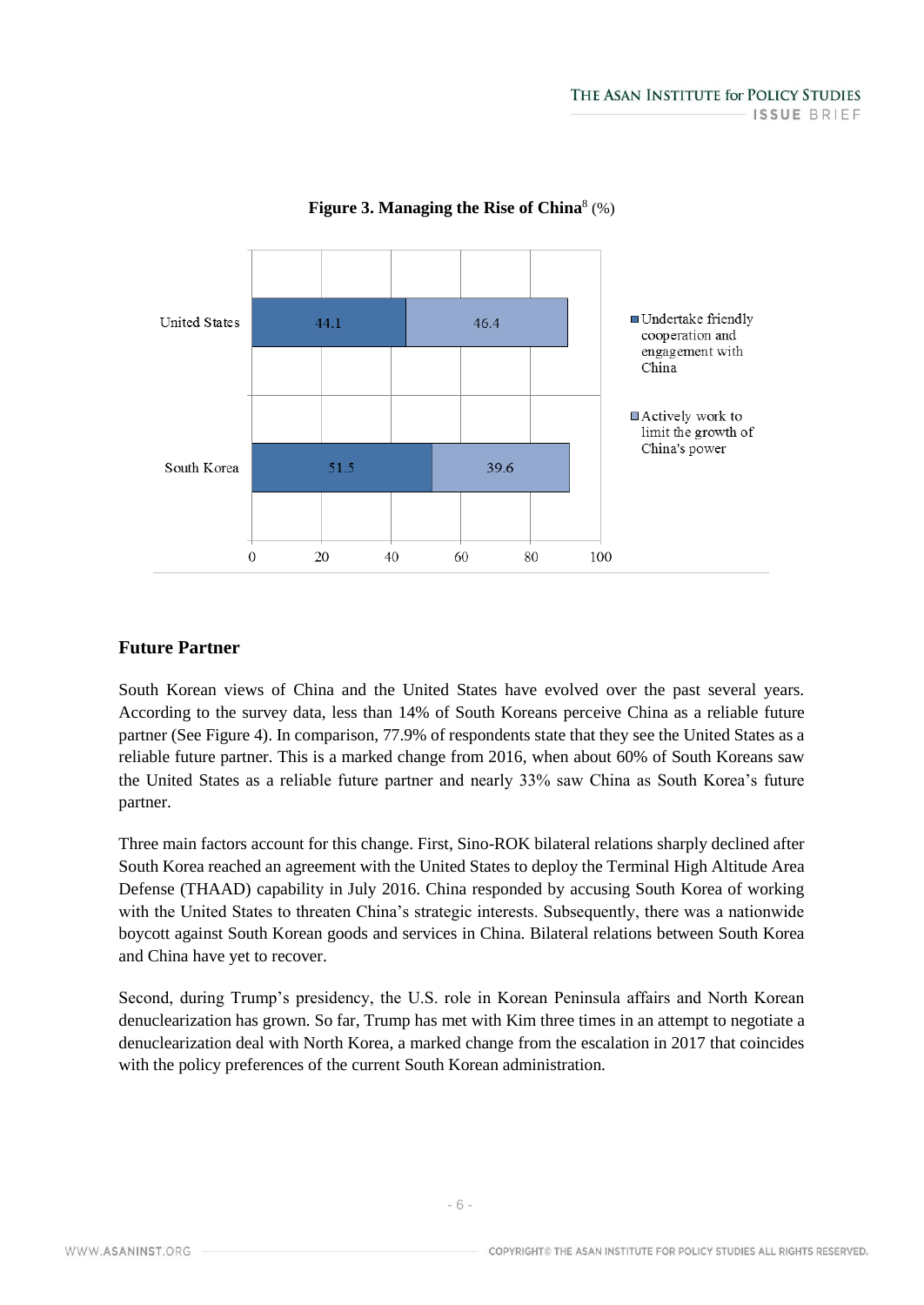Finally, the U.S.-ROK bilateral relations have progressed significantly over the past two years. The United States and South Korea successfully renegotiated the Korea-U.S. Free Trade Agreement and agreed to complete implementation of revised wartime operational control arrangements that will signal greater South Korean responsibility for its own security by the end of South Korean President Moon's term. Though the two countries have yet to address a number of outstanding issues, including the new Special Measures Agreement dividing the costs of supporting U.S. troop presence in South Korea between the two countries, the South Korean public has little to complain about as far as the U.S.-ROK alliance is concerned.



# Figure 4. South Korea's Future Partner<sup>9</sup> (%)

# **Conclusion**

Overall, the South Korean public shows a strong preference for continued close reliance on the United States as a security buffer and hedge against growing Chinese regional influence. South Korean favorability toward the United States continues to outpace favorability toward any of its immediate neighbors, including China. Chinese economic retaliation for South Korea's decision to allow the deployment of THAAD appears to have had an enduring psychological impact on South Korean perceptions of the United States as a preferred security partner and of China as an uncertain neighbor. China's relative power vis-à-vis the United States continues to grow, and the trajectory of China's economic power is predicted to surpass that of the United States. However, South Korean views of which country will be the most powerful economic player within the next decade have shifted from several years ago, with more South Koreans now expecting the United States to retain its role as a leading economic partner. This South Korean expectation for the future appears to reflect South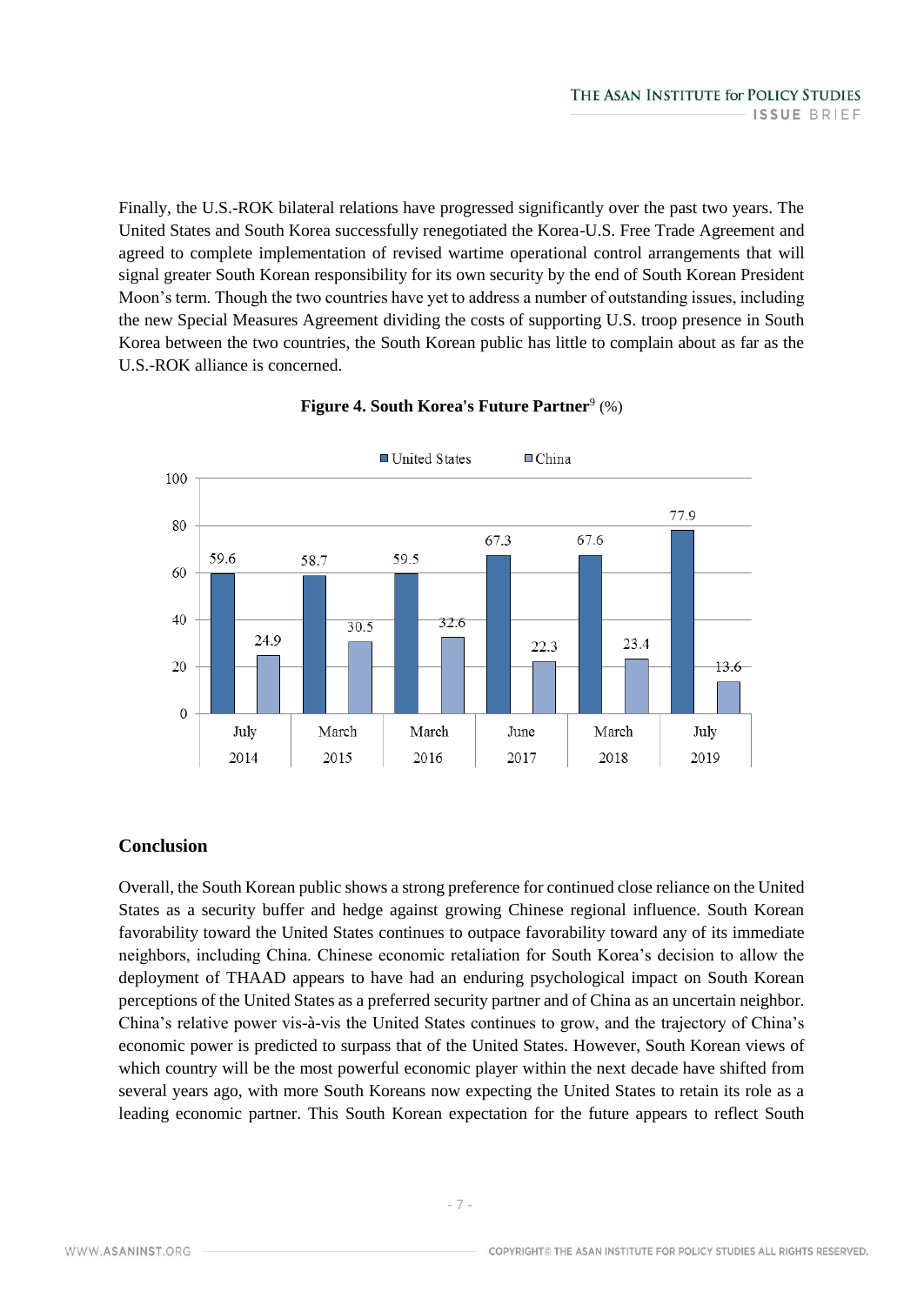Korean hopes and fears regarding the Sino-U.S. relationship, rather than an assessment based on empirical trends.

South Koreans face a growing realization that China will continue to rise, checked by concerns about the implications for South Korea's national interest. Increasingly, China's economic power appears to be less of an opportunity for South Korean to take advantage of to secure its own prosperity and more of a risk factor that requires a hedge. South Korean favorability and positive preferences for continued engagement with its American allies suggest that the alliance is valued because it offers a hedge against the perceived risks associated with China's regional expansion of power and influence.